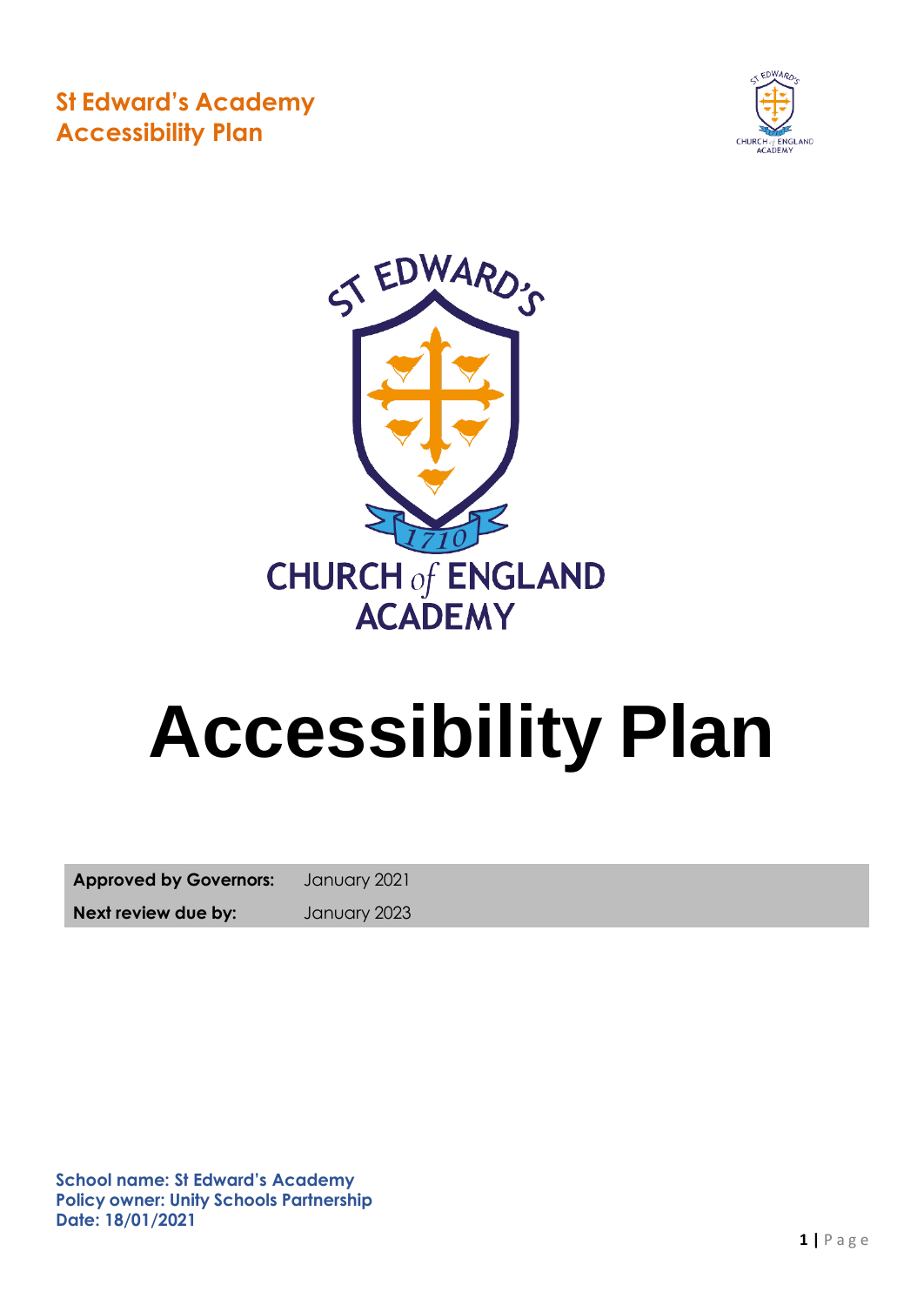

#### **Accessibility Planning**

This document meets the requirements of [schedule](http://www.legislation.gov.uk/ukpga/2010/15/schedule/10) 10 of the Equality Act 2010 and the Department for Education (DfE) [guidance for schools on the Equality Act 2010.](https://www.gov.uk/government/publications/equality-act-2010-advice-for-schools)

The Equality Act 2010 defines an individual as disabled if he or she has a physical or mental impairment that has a 'substantial' and 'long-term' adverse effect on his or her ability to undertake normal day to day activities.

Under the [Special Educational Needs and Disability \(SEND\) Code of Practice](https://www.gov.uk/government/publications/send-code-of-practice-0-to-25), 'long-term' is defined as 'a year or more' and 'substantial' is defined as 'more than minor or trivial'. The definition includes sensory impairments such as those affecting sight or hearing, and long-term health conditions such as asthma, diabetes, epilepsy and cancer.

Schools are required to make 'reasonable adjustments' for pupils with disabilities under the Equality Act 2010, to alleviate any substantial disadvantage that a disabled pupil faces in comparison with non-disabled pupils. This can include, for example, the provision of an auxiliary aid or adjustments to premises. We are determined to:

- Do all we can to support disabled pupils to access and participate in the curriculum;
- Improve the physical environment to enable disabled pupils to take better advantage of the education, benefits, facilities and services we provide;
- Make all disabled pupils aware of our accessibility plans.

This plan is drawn up based upon both the legal requirements and information and guidelines provided by Unity Schools Partnership and Havering's Accessibility Strategy.

[https://familyserviceshub.havering.gov.uk/kb5/havering/directory/advice.page?id=Xn7cPCEp](https://familyserviceshub.havering.gov.uk/kb5/havering/directory/advice.page?id=Xn7cPCEpPpg&localofferchannel=0) [Ppg&localofferchannel=0#](https://familyserviceshub.havering.gov.uk/kb5/havering/directory/advice.page?id=Xn7cPCEpPpg&localofferchannel=0)

#### **The 3 key aims of our Accessibility Plan:**

- Increase the extent to which disabled students can participate in school's curriculum;
- Improve the physical environment of the school for the purpose of increasing the extent to which disabled students are able to take advantage of education and benefits, facilities or services provided or offered;
- Improve the delivery of information to disabled students which is readily accessible to students who are not disabled.

At St Edward's Academy, our mission is that all members of our community are supported to live 'Life in all its fullness'. To achieve this, our vision for St Edward's is one of HOPE – we will become the best that we can be through Humanity, Optimism, Perseverance and Excellence and develop so that we can live 'Life in all its Fullness'. St Edward's is founded on Christian values and we exist to educate young people towards excellence in all dimensions of their lives, recognising the uniqueness of each and the equality of all:

**Date: 15/01/2021 School name: St Edward's Academy Policy owner: Unity Schools Partnership**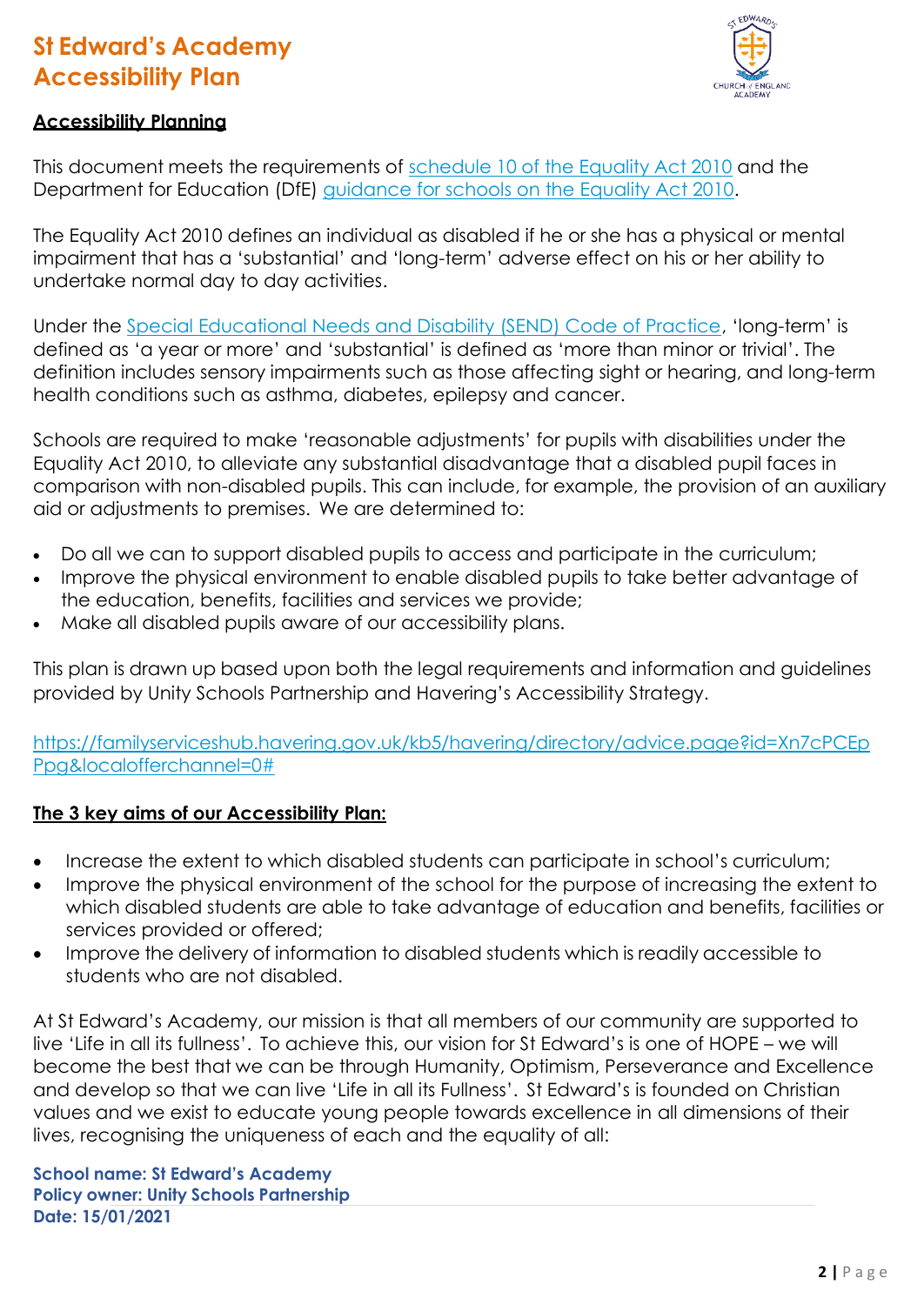

**Humanity**: We are a community of confident and compassionate voices; a community which prepares young people to take their place in the world where we can work together to solve problems, hold restorative conversations and reach resolutions. We are a community that cares for each other and promotes the greater good for each individual and group.

**Optimism:** We want our children to be happy and to feel positive about themselves, their time at school and their futures. We have a carefully planned PSHE curriculum where children learn about how to look after themselves and others. Pupils learn that they can fully participate in the life of the school and the wider community. We are optimistic that we can all make a difference to improve our own lives and those of others.

**Perseverance**: All students are trained to develop independence and to develop a 'Growth Mindset'. We know a lot about how young people learn and think and believe in teaching them about self-regulation; self-efficacy and meta-cognition. By understanding ourselves, we learn to empathise with others and celebrate the important contribution of each individual to the whole community.

**Excellence** All children are stretched and challenged so that they can excel. Spiritual, moral, social and cultural development is woven into the fabric of our curriculum. We use assessment to drive excellence – making sure that we know every child, label no-one and place no ceiling on achievement. This allows for academic achievement at the highest level and the best possible pathways to adult life and the world of work.

A key priority at St Edward's is to ensure that all of our students feel safe, happy and supported in the school environment. This is not a priority of ours alone, but is a national drive, recognised by the DfE and in the Ofsted framework.

We value equity and believe that accessibility at St Edward's should permeate all aspects of school life. Accessibility is the responsibility of every member of the school and wider community. Every member of the school community should feel safe, secure, valued, of worth and equally able to access all aspects of school life. By promoting the values of St Edward's, students and staff feel empowered to challenge opinions or behaviours which are contrary to equalities legislation and limit access. They know that we are not only concerned with accessibility due to statute; we passionately promote equality and challenge inequality because it is the right thing to do to help all members of our community to live 'Life in all its fullness'.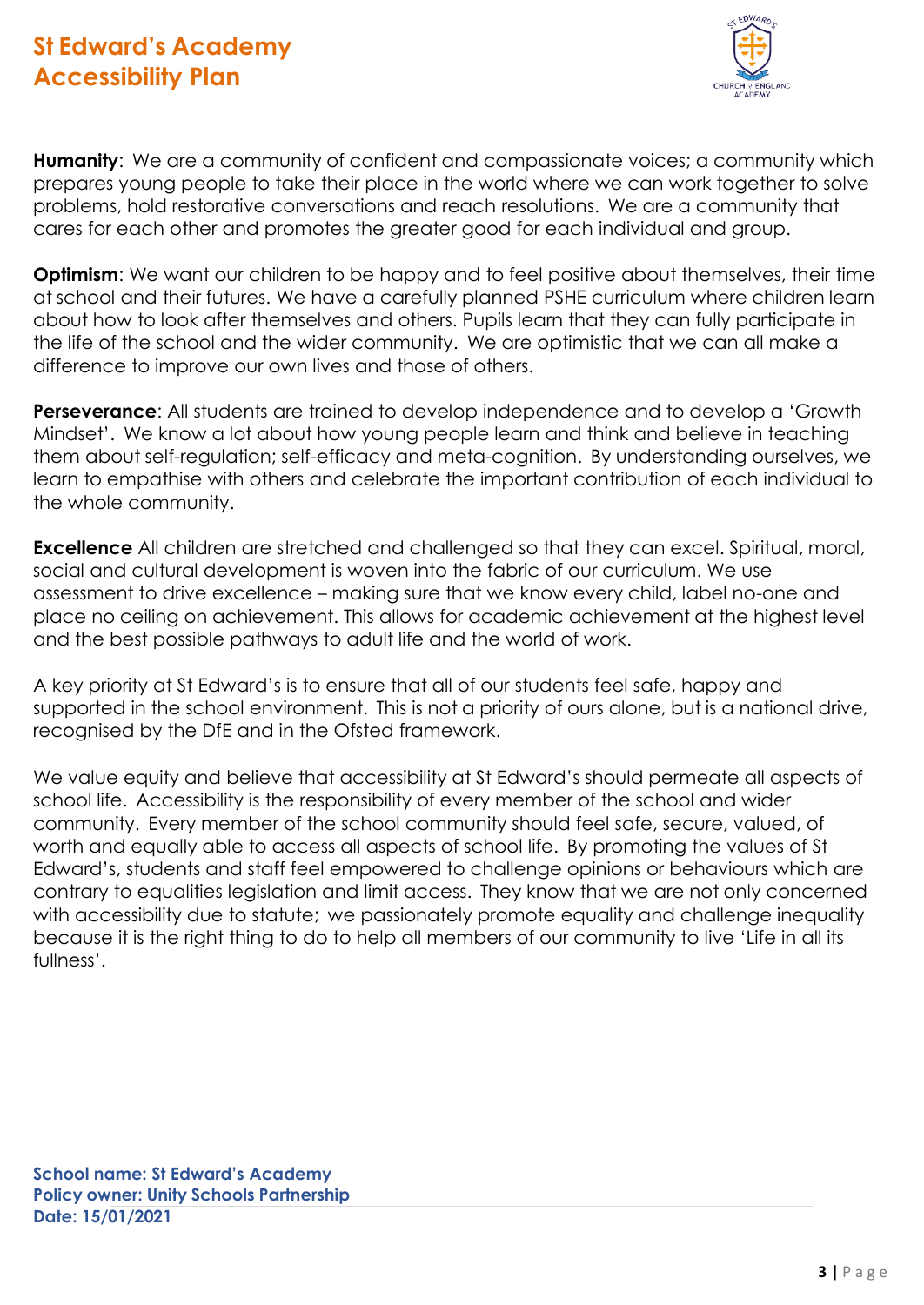

### **Our Approach**

At St Edward's, we are committed to providing an environment that allows *all* our students equal access to the curriculum. Parity of access is achieved, regardless of any potential barriers that come about due to physical, sensory, social, spiritual, emotional and cultural needs. This ensures fair access to education and benefits, facilities and services provided by us.

We aim for all students to follow the mainstream curriculum for their age and Key Stage. If necessary, adjustments will be made for the best interests of the student, in consultation with the student their parents/carers and with the advice of educational professionals. The curriculum will provide students with skills and knowledge to prepare for adulthood and independent living. The curriculum includes lessons within the school site but also participation in after school clubs and additional schools visits and activities.

Our rooms need to be safe and facilitate mobility and accessibility. Staff will be flexible enough to adapt teaching approaches to enable students with disabilities to learn effectively in their classroom.

All staff have **high expectations** of all students and encourage them to succeed in all aspects of school life. In addition, they will challenge negative attitudes or behaviours which may prevent a student with a disability from accessing the full curriculum offer.

**Written information** will be made available in various formats for students with disabilities in a reasonable timeframe, for example large print.

**Technology and auxiliary aids** will be utilised to assist students accessing the curriculum where required, with support and training from specialist teaching within the London Borough of Havering.